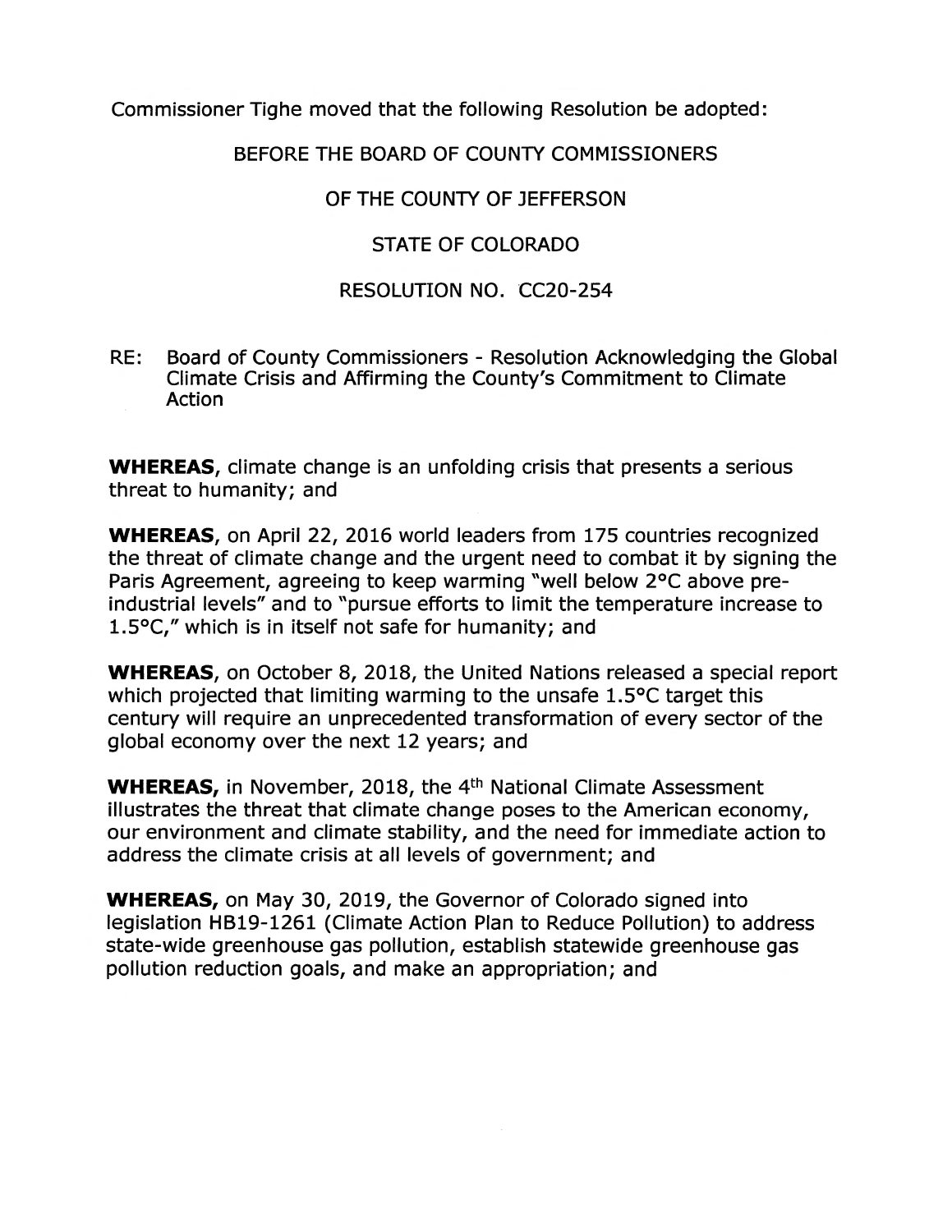CC20-254 Page 2

**WHEREAS,** Jefferson County and the State of Colorado see the impacts of climate change in the form of prolonged drought, elevated wildfire risk and risk to first responders and residents, air pollution, more extreme heat, species stress, widespread beetle infestation, increased risk of infectious and vector-borne diseases, more frequent and severe flooding, more severe ground-level ozone pollution causing respiratory damage and loss of life, decreased economic activity from outdoor recreation and agriculture and diminished quality of life which will become more severe as global GHG emissions continue to negatively impact the atmosphere; and

**WHEREAS,** to stay within 1.5°C, communities, towns, cities, counties, and nations throughout the world will need to significantly reduce their per capita emissions by 2030 or earlier; and

**WHEREAS,** efforts to control climate change will have benefits such as cleaner air and water, improved health, increased local employment; cost savings for households, businesses and the county, and the creation of a stronger and more resilient community; and

**WHEREAS,** throughout the United States, frontline communities have historically borne the brunt of longstanding social and environmental injustice and it is acknowledged that these communities must actively participate in the planning, decision making, and implementation of climate action and must benefit equally from a transition to a sustainable and equitable economy; and

**WHEREAS,** Jefferson County recognizes the negative impacts and cost of climate change and that local governments can have a direct and lasting impact on sustainability, we join a global coalition of city, state and national governments along with community and business leaders to take action to protect and enhance the well-being of current and future generations; and

**WHEREAS,** Jefferson County has already taken steps to lower greenhouse gas emissions by creating a Sustainability Coordinator position, developing a Sustainability Program, improving energy efficiency of county buildings, installing electric vehicle charging stations, procuring renewable energy through solar garden subscriptions, and implementing a waste diversion program; and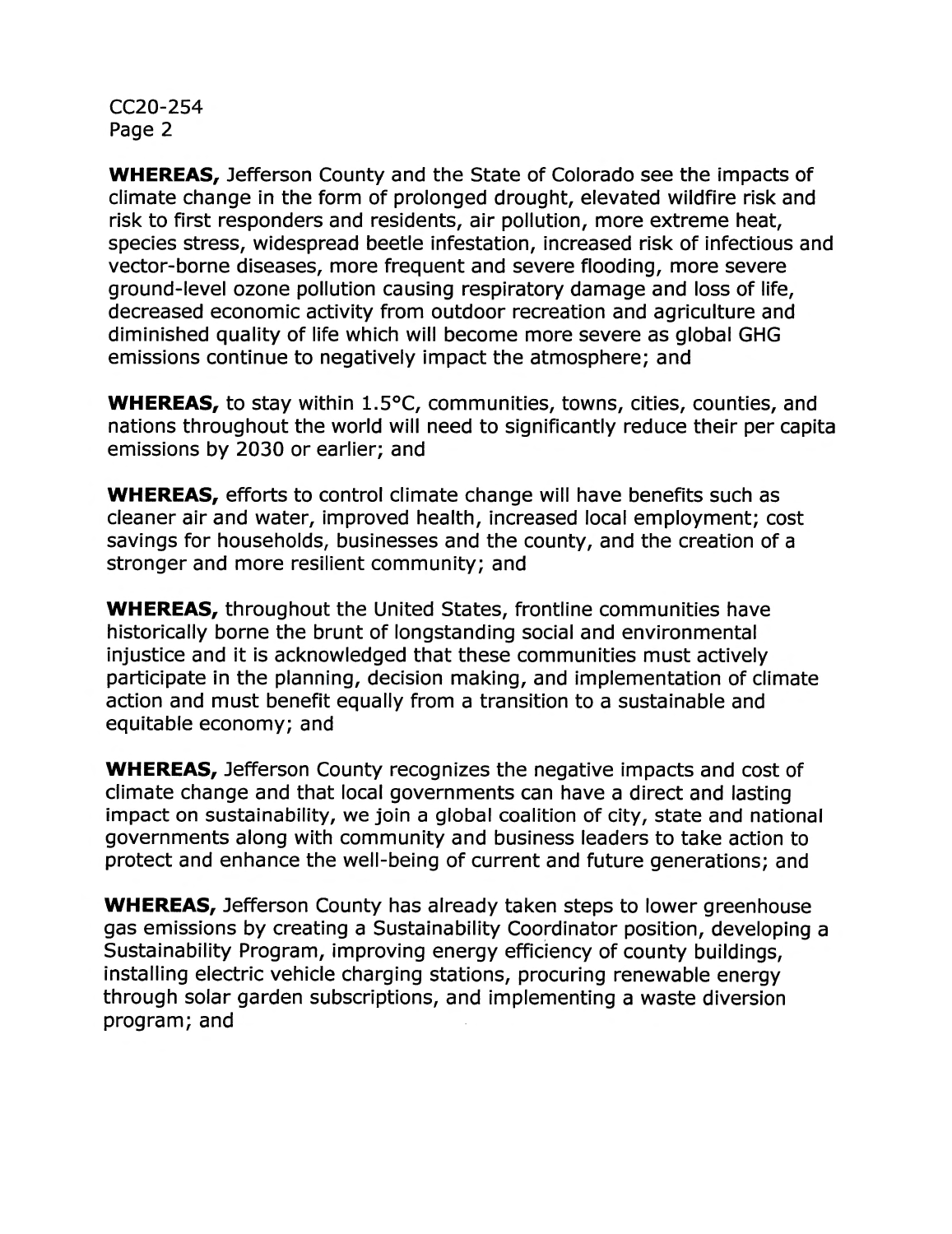CC20-254 Page 3

**WHEREAS,** the Jefferson County Sustainability Commission partnered with Xcel Energy in its Partners in Energy program resulting in a 185% increase in participation in Xcel Energy's Energy Efficiency programs and more than \$605,000 of savings to county residents; and

**WHEREAS,** the Jefferson County Sustainability Commission and Jefferson County Public Health and Environment partnered to fund a 2020 annual membership in ICLEI, Local Governments for Sustainability;

## **NOW, THEREFORE, BE IT RESOLVED,** Jefferson County

- 1. hereby declares addressing Climate Change a critical priority for Jefferson County; and
- 2. commits to ensuring the county's actions remain in alignment with the most current scientific findings regarding climate change; and
- 3. develops a Climate Action Plan, which is a strategic planning process for developing goals, policies and programs to reduce the county's greenhouse gas emissions and adapt to the impacts of climate change that are consistent with or exceeding Colorado state goals and objectives; and
- 4. invites and encourages the Jefferson County community to actively participate in this process to advocate for their priorities; and
- 5. commits to address the concerns of underrepresented and vulnerable communities during the climate planning process; and
- 6. undertakes ICLEl's Climate Cohort to reduce both greenhouse gas and air pollution emission throughout the community, and specifically:
	- $\circ$  conduct a greenhouse gas emissions inventory and forecast to determine the source and quantity of GHG emission in Jefferson County;
	- 0 establish a GHG reduction target;
	- 0 establish a renewable energy target;
	- $\circ$  develop a Climate Action Plan with both existing and future actions which when implemented will meet targets;
	- 0 implement the Climate Action Plan; and
	- 0 monitor and report progress of the Climate Action Plan.